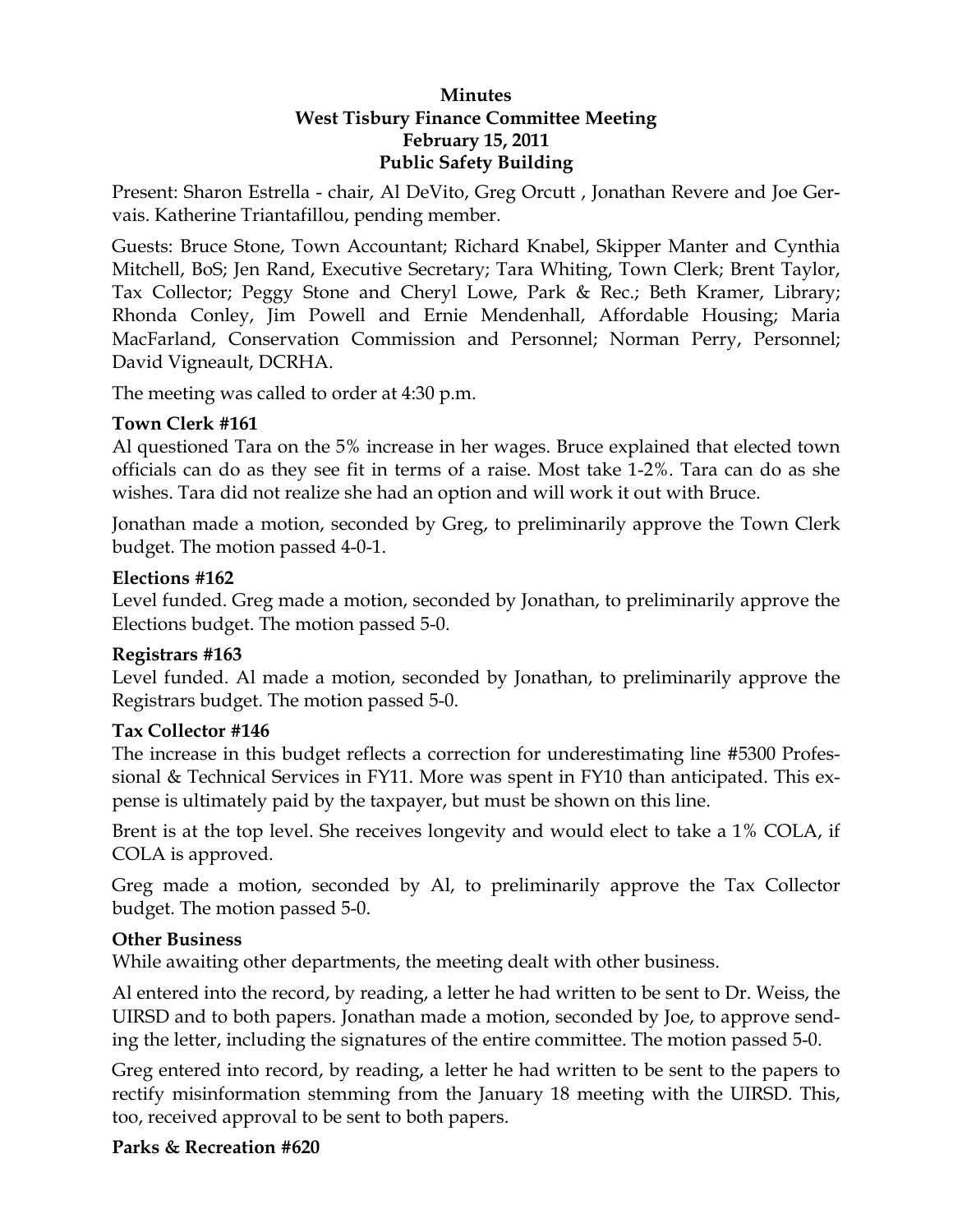Greg asked for clarification on the personal services additional hours. Cheryl explained that they were asking for an additional two hours a week for the board administrator. She noted that these hours were being worked, but had been transferred from Winter Recreation. Adding the hours would prevent having to transfer from other budgets at the end of the fiscal year. After comparing the Park & Rec. budget to the Winter Recreation budget it was not clear how this would work. Greg asked that Peggy and Cheryl come back with a clearer report of how this would happen without a 31.3% increase.

Greg made a motion, seconded by Jonathan, to not preliminarily approve the Parks & Rec. budget. The motion passed 5-0.

## **Tennis #630**

The increase to Repairs & Maintenance #5240 is for the painting of the shed and for cleaning the courts.

Jonathan made a motion, seconded by Greg, to preliminarily approve the Tennis budget. The motion passed 5-0.

# **Beaches #632**

In answer to Greg's question regarding the increase in Lifeguard salaries from \$29,274 to \$38,458, Peggy explained the increase reflected step progress. Bruce added that the budget is set for everyday (67 days from July 1 to Labor Day), but lifeguards are not actually paid for rainy days. Four lifeguards work 7-hour days, totally 196 hours a week.

Line #5780 Other Unclassified Items has doubled from \$1,500 to \$3,000. This is needed to install snow fencing to protect the dunes, maintenance to the walkway, and signs.

Joe wondered if the possibility of reducing the number of lifeguards had ever been discussed. Cheryl said it had been discussed at the last committee meeting and that she would bring it up at their next meeting on March 2.

Jonathan made a motion, seconded by Joe, to hold preliminarily approval until after the Park & Rec. meeting on March 2. The motion passed 5-0.

## **Swim Instruction #635**

Level funded.

Jonathan made a motion, seconded by Joe, to preliminarily approve the Swim Instruction budget. The motion passed 5-0.

## **Winter Recreation #640**

Bruce commented that this budget had no bearing on the Park & Rec. #620 budget, or vice versa. Peggy explained that line #5270 Rental & Leases is down \$1,120 because she had hoped to have lessons at the Mansion House, but that will not be happening.

Greg made a motion, seconded by Al, to preliminarily approve the Winter Recreation budget. The motion passed 5-0.

## **Town Grounds #650**

Line #5240 Repairs & Maintenance Services, doubled from \$2,000 to \$4,000, is needed for raking and mowing of the playground and the baseball field. Sharon informed Peggy that she has seen a lot of poison ivy at the baseball field and hopes that will be taken care of.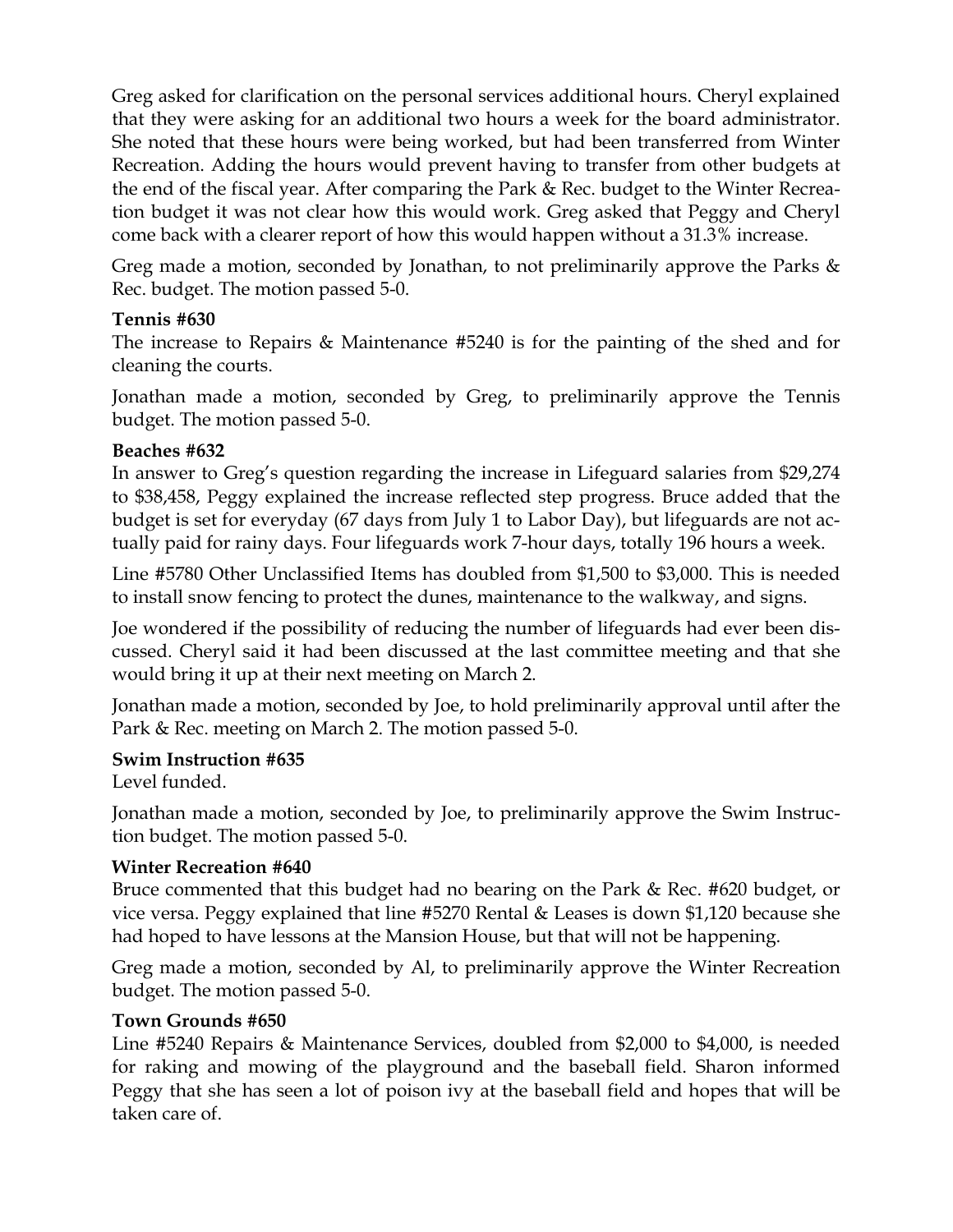Jonathan made a motion, seconded by Greg, to preliminarily approve the Town Grounds budget. The motion passed 5-0.

# **Library #610**

Beth is requesting a new, halftime, non-benefited position. She has cut expenses to offset the new position. She noted that library use has increased substantially as people are cutting back on home Internet services and entertainments. The Library Friends assist with unbudgeted expenses such as time required for meetings, etc.

Greg wondered why the books purchase expense had been lowered by \$15,000. Beth explained that the state has lowered its book purchase requirement due to the present financial climate.

AL made a motion, seconded by Jonathan, to preliminarily approve the Library budget. The motion passed 5-0.

# **Affordable Housing #179**

Legal Services has been increased from \$1,000 to \$2,000. Jim Powell explained that this line has always been under budgeted and that this is a more realistic amount. That in fact, given present growth, it might be conservative.

Joe made a motion, seconded by Al, to preliminarily approve the Affordable Housing budget. The motion passed 4-0-1.

## **Conservation Commission #171**

Personal Services is up due to step/longevity. Otherwise, level funded.

Al made a motion, seconded by Greg, to preliminarily approve the Conservation Commission budget. The motion passed 5-0.

## **Personnel #152**

Increase is due to next step level. Expenses are down.

Sharon asked if a COLA had been set. Maria responded that a 1% COLA was being recommended.

AL made a motion, seconded by Greg, to preliminarily approve the Personnel budget. The motion passed 5-0.

## **Reserve Fund Transfer**

Jen requested a reserve fund transfer in the amount of \$852 to pay the insurance deductible for a police department lawsuit that had been settled.

Jonathan made a motion, seconded by Joe, to approve the request for transfer of \$852. The motion passed 5-0.

## **Minutes**

Minutes of the February 8 meeting were approved, with corrections.

## **Health Access Art. 24/25**

Sarah Kuh explained that articles 24 & 25 reflect an adjustment to accomplish the 50/50 formula. Bruce noted that the 50/50 formula was based on property value, not population. Jonathan commented that the Health Access program provides a great service.

Jonathan made a motion, seconded by Greg, to recommend articles 24 & 25. The motion passed 5-0.